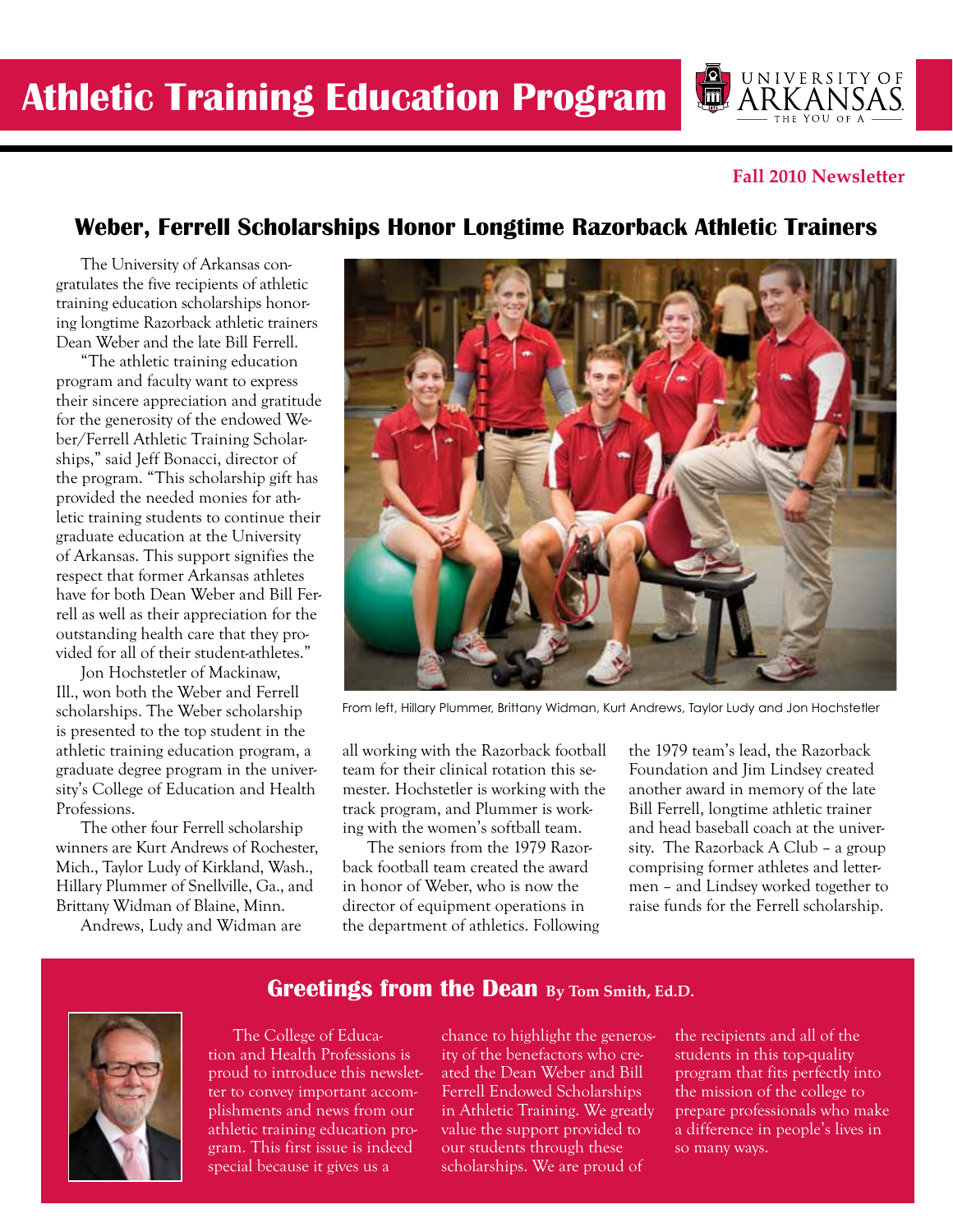

### **Students Work With Pro Athletes Over Summer**

Three University of Arkansas athletic training students made it to the big leagues this summer.

Adrian Pettaway and Kevin Kikugawa completed monthlong internships this summer as student athletic trainers with the San Diego Chargers and Buffalo Bills, respectively. Kurt Andrews logged three months as an intern with the L.A. Galaxy.

The three are second-year students in the graduate athletic training education program in the College of Education and Health Professions. During their monthlong internships, Pettaway and Kikugawa were awarded the Professional Football Athletic Trainers Society Ethnic Minority Scholarship.

The scholarship recognizes athletic training students for their maturity, leadership, work ethic and abilities while completing internships at National Football League training camps and during the preseason.

Internships placed in the middle of the academic program give the graduates an edge in the job market, said Jeff Bonacci, director of the athletic training education program.

"This increases their opportunity for full-time employment over another student competing for the same job who has not completed an internship and who usually seeks internships after the academic program," Bonacci said. "We are very proud of these students' achievements. We feel confident all of our athletic training education students are well-prepared to handle the responsibilities of a summer internship like this and of their clinical rotations and eventually excel in their careers as professional athletic trainers."



Kevin Kikugawa worked this summer as a student athletic trainer with the Buffalo Bills.

### **Program Director's Corner By Jeff Bonacci, D.A., A.T.C.**



Hello alumni, prospective students and friends of the athletic training education program at the University of Arkansas. The program has just finished its 10th year in existence, and to

that end the faculty believe it is high time that we produce a biannual newsletter. Each fall and spring semester, we want to tell you about initiatives within the athletic training education program as well as report on our student and alumni accomplishments.

Most recently, the academic program has been re-accredited by the Commission on Accreditation for Athletic Training Education (CAATE). Dr. Gretchen Oliver and I put an extreme amount of time and effort into preparing the necessary documentation required for re-accreditation, and we were very pleased with the response.

In terms of enrollment, the program is at its maximum capacity of 30 students (15 in each class). We received 42 applications for the 15 slots in the

class of 2012.

Since the program received its initial accreditation on April 15, 2005, it has produced 68 certified athletic trainers with a 94 percent overall pass rate on the national certification exam as compared to the 38.2 percent overall national pass rate. We continue to provide high-quality clinical instruction with a maximum of a 4-to-1 student-to-clinical instructor ratio at a variety of on-campus and off-campus sites of high schools, primary care physician's offices, physical therapy clinics, and orthopedic physicians' offices and surgery.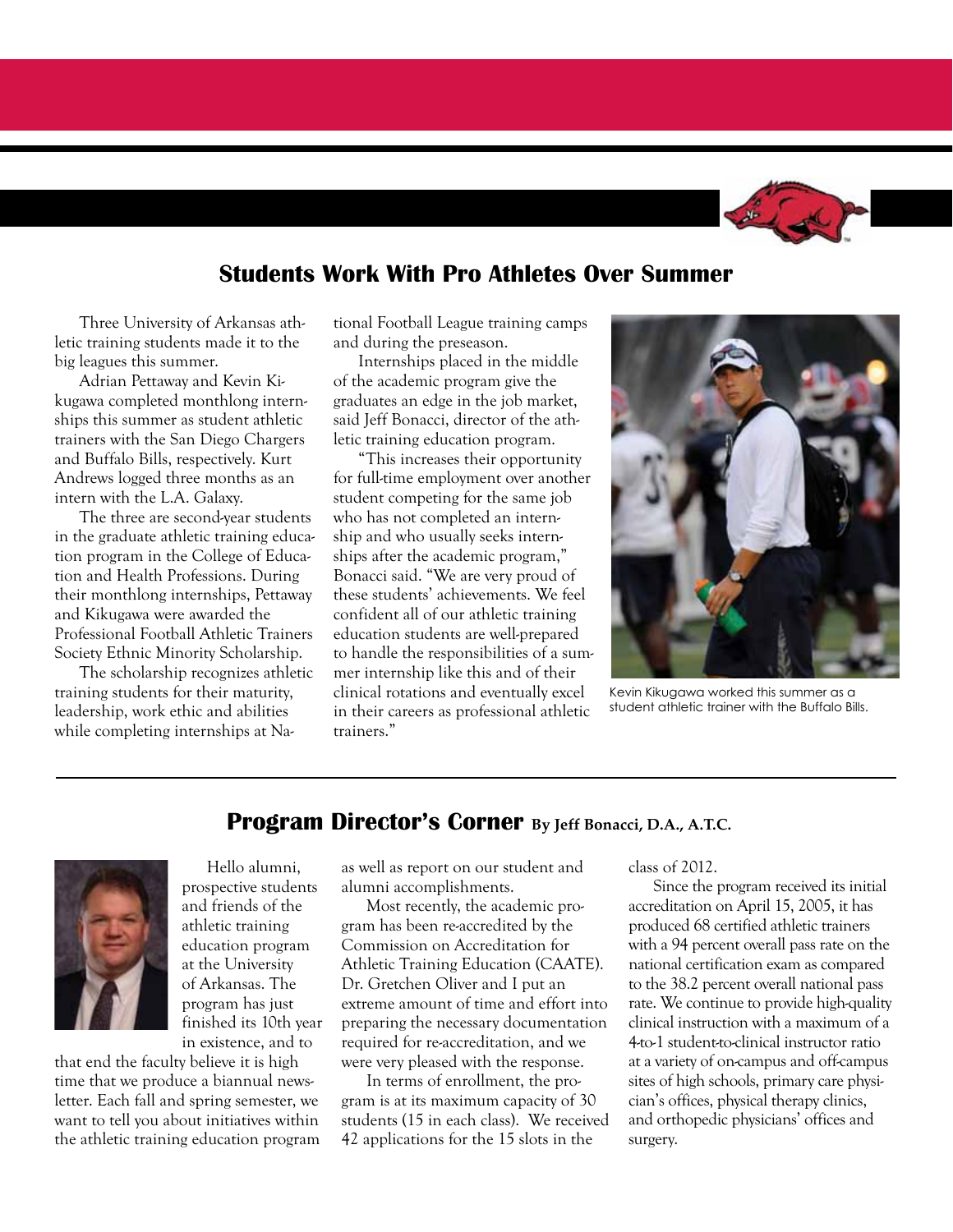

## **Head of the Department of Health Science, Kinesiology, Recreation and Dance Department Sees Program Grow By Sharon Hunt, Ed.D.**



The graduate entry-level athletic training education program was initially granted national accreditation in 2005, and it received a five-year re-accreditation in 2010.

The first cohort class in 2004 had an enrollment of four students, but for the past several years each cohort has had 15 students with two cohorts run simultaneously. The degree program was originally offered as a concentration in athletic training within the Master of Science degree in kinesiology. Recently, the degree program was changed to a Master of Athletic Training to comply with accreditation requirements.

The students enrolled in this program have the opportunity to interact with innovative researchers and teachers in the field of exercise science, and they move through a series of clinical rotations that expose them to both Division I and high school athletic programs, physical therapy clinics, and medical rotations with doctors. Graduates of the program have been employed in a variety of settings including high schools, universities, professional athletic teams, and clinical practices.

Given the time-consuming clinical requirements of the athletic training program, the graduate students enrolled in it are not able to secure a graduate assistantship. Therefore, the Department of Health Science, Kinesiology, Recreation and Dance has worked closely with the University of Arkansas Athletic Department to provide financial support to students enrolled in this program. Each year, the Athletic Department provides a \$1,500 per student stipend, purchases books for the students, and covers travel expenses for the students to attend the Arkansas Athletic Trainers Association annual meeting.

## **New Class Reports to Campus**

**Our incoming class that will finish the program in 2012 has an average GPA of 3.65. The students and their undergraduate institutions:**

**Kathleen Ayers** University of Kentucky **William Baum** Baker University (Kansas) **Mathew Berning** Hasting College (Nebraska) **Kristin Brown** University of Arkansas **Jillian Colten** University of Arkansas **Anthony Dewater** University of Arkansas **Sean Huddleston** University of Missouri **Stacia Lappin** University of Wisconsin - Stevens Point **Kelley MacDonald** University of Kansas **Alyssa Romasco** McDaniel University (Pennsylvania) **Michael Solo** Arkansas Tech University **Katherine Susskind** University of California - Davis **Karen Taylor** University of Mississippi **Emily Wozobski** University of Southern California **Thomas Young** University of Arkansas - Little Rock

#### **Research Focus By Gretchen Oliver, Ph.D., A.T.C., L.A.T.**



The University of Arkansas Sport Biomechanics Group was created to focus on the research side of athletic training education. I lead the Sport Biomechanics Group, and it includes Dr. Bonacci, athletic training education students and exercise science graduate students.

We have been fortunate to receive funding for my research, including grants from the Arkansas Bioscience Institute, American College of Sports Medicine and the University of Arkansas Women's Giving Circle.

Much of the research focus is on the effects of extended performances of baseball and softball pitching and catching in youth. The ultimate goal is to develop injury prevention programs for youth baseball and softball participants. Although baseball and softball pitching and catching have been the primary funded focus, other research projects within the realm of sports medicine have been and are being conducted.